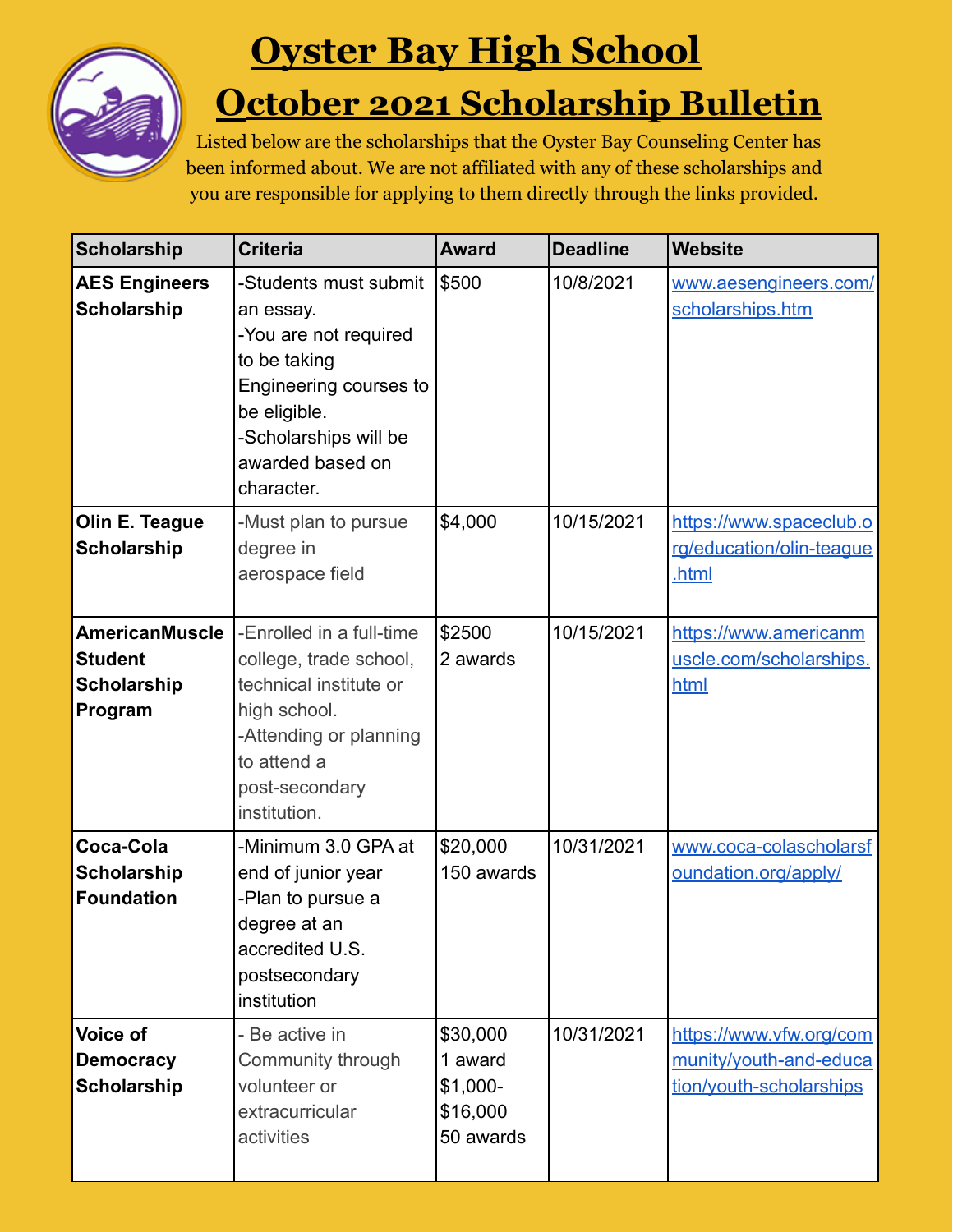| <b>Accountability &amp;</b><br><b>Morality</b><br><b>Scholarship</b><br><b>Encouraging</b> | -Minimum of 3.0 GPA<br>-Write essay on liability<br>laws and business<br>ethics<br>-Minimum of 3.0 GPA                                        | \$1,000<br>1 award<br>\$1,000                                                     | 10/31/2021<br>10/31/2021                                                                                                                                                                                             | https://www.oal-law.com<br>/2021-accountability-mo<br>rality-scholarship/<br>https://www.dplaw.com/                            |
|--------------------------------------------------------------------------------------------|-----------------------------------------------------------------------------------------------------------------------------------------------|-----------------------------------------------------------------------------------|----------------------------------------------------------------------------------------------------------------------------------------------------------------------------------------------------------------------|--------------------------------------------------------------------------------------------------------------------------------|
| <b>Diversity</b><br><b>Scholarship</b>                                                     | -Interested in studying<br>law                                                                                                                | 1 award                                                                           |                                                                                                                                                                                                                      | encouraging-diversity-sc<br>holarship/                                                                                         |
| <b>Aspiring</b><br><b>Attorney</b><br><b>Scholarship</b>                                   | -Interested in studying<br>law<br>-Minimum of 3.0 GPA                                                                                         | \$1,000<br>1 award                                                                | 10/31/2021                                                                                                                                                                                                           | https://www.dplaw.com/<br>aspiring-attorney-schola<br>rship/                                                                   |
| <b>Stokes</b><br><b>Educational</b><br><b>Scholarship</b><br>Program                       | - Planning to major in<br>computer science,<br>computer/electrical<br>engineering, Chinese<br>or Russian languages                            | \$30,000<br>10 awards                                                             | 10/31/2021                                                                                                                                                                                                           | https://studentscholarshi<br>ps.org/scholarship/9447<br><b>/stokes educational sc</b><br>holarship program sch<br>olarship.php |
| <b>The Prudential</b><br><b>Emerging</b><br><b>Visionaries</b><br><b>Awards</b>            | -Middle school and<br>high school students<br>-Have engaged in a<br>volunteer activity that<br>occurred in the past<br>year.                  | \$1,000, engr<br>aved silver<br>medallion,<br>and a trip to<br>Washington<br>D.C. | 11/10/202                                                                                                                                                                                                            | https://challenges.chang<br>emakers.com/challenge/<br>emergingvisionaries                                                      |
| <b>Ron Brown</b><br><b>Scholar Program</b>                                                 | -Academically talented, \$10,000<br>highly motivated<br>African American high<br>school seniors<br>-Intend to pursue<br>undergraduate studies | renewable                                                                         | 11/1/2021<br>To be<br>considered<br>for the Ron<br><b>Brown</b><br>Scholar<br>Program and<br>to be<br>forwarded to<br>other select<br>scholarships.<br>1/9/2022 To<br>apply for Ron<br><b>Brown</b><br>Scholars only | www.ronbrown.org                                                                                                               |